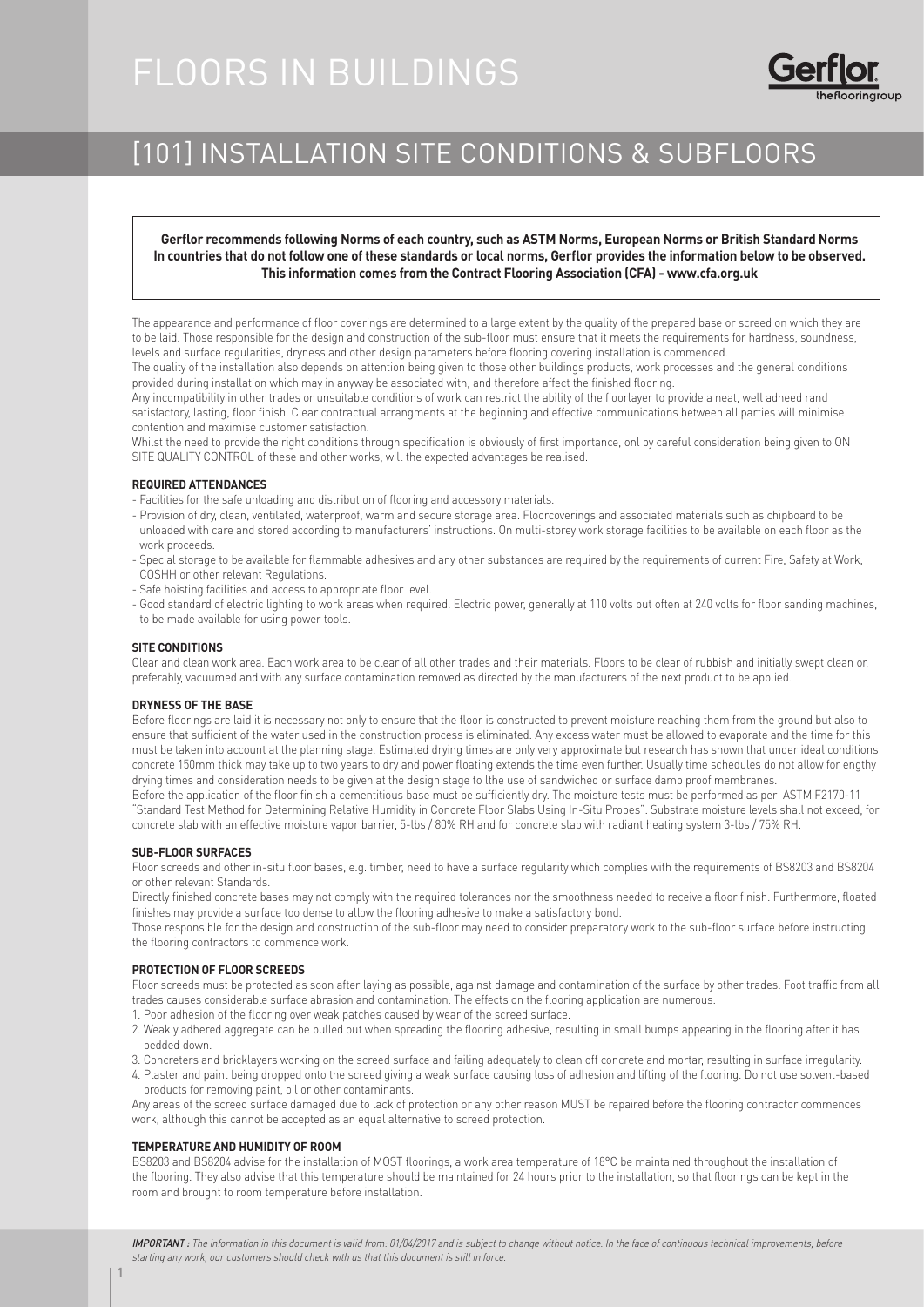# [101] INSTALLATION SITE CONDITIONS & SUBFLOORS

With fully flexible vinyls, flexibility is important to afford a good and safe installation. At low temperatures they will harden up, making them difficult to apply and with roll floorings, difficult to unroll (without cracking) or to achieve a satisfactory lay-flat condition. It is essential with most floor coverings that they are laid in the same humidity conditions as would be expected to be prevalent in use. Temporary heating equipment which may be used to warm buildings to achieve the required temperature will also increase the humidity to a markedly higher level than would normally be expected. The fitting of floor coverings in new building prior to the running of heating and/or humidification

systems is a major cause of eventual dimensional stability problems and must therefore be avoided.

# **FLOOR FITTINGS**

These are «fittings» placed within the floor screed which can considerably affect the quality of the flooring installation. They include:

Expansion joints Service ducts and duct trays or covers Drainage outlets

Matwells

It is important that where surface fittings are placed within the flooring base, or where construction arrangments affect the continuity of the flooring, consideration needs to be given to the selection of the right type of fitting to suit the flooring.

It is also necessary to ensure that the installation of such fittings is carried out in such a manner so as to allow neat and efficient placing of the flooring, for example, by selecting duct or drainage fittings in sizes to match a tiling module.

# **CONSTRUCTION JOINTS**

It is sometimes wrongly supposed that a construction joint can be taken to the surface of the floor screed, a smoothing underlayer spread over the top sometimes in mask the joint and then the flooring laid across that.

There is no doubt that if this procedure is carried out, the flooring will fail. Treatment of a construction joint must allow for a metal upstand on each side of the joint, or similar propriety system which needs to be accurately fitted to finish sufficiently above the screed surface to allow for the thickness of the flooring, so that fitting can be carried out neatly and tightly.

# **SERVICE DUCTS**

Access covers either individually or in continuous duct format, used in conjunction with flexible flooring must be installed in the screed allowing sufficient upstand for the thickness of flooring.

The cut edge of the flooring is vulnerable to traffic and the effects of water seeping into the underfloor, and steps should be taken to anchor it securely. Screeding can rarely be carried out with sufficient precision to allow the edge to be left uniformly proud when the underfloor has cured. It is preferable to use a cover and frame modified to accept the flooring material.

This can have a clamping edge or an accurate upstand formed at the periphery of the frame giving a precise level for the screed. The flooring is fed over a clamping edge prior to being secured mechanically. Alternatively, an upstand, incorporating a vinyl insert to which the flooring is welded, may be used to form a completely flat, watertight joint.

# **DRAINAGE OUTLETS**

Some floor areas, for example in commercial centres, hospitals, leisure facilities, production areas or laundries are subject to wetting far in excess of that produced by normal cleaning.

To clear this surface water efficiently, gratings are fitted in the floor, over channels, or point-drains. Non-corroding materials should be used. To prevent water penetrating the screed at the vulnerable edge between the flooring and the outlet, the flooring should be clamped in place with a separate flange or cover strip. Alternatively, a grating with a PVC frame may be used to which the flooring can be seam welded.

### **MATWELLS**

The fitting of matwells also poses a problem of level and finished screed height and due to their position they are probably the area in the building that receive the most traffic. It is important to ensure that flooring can be fitted neatly and tightly.

Matwells are often fitted with edges some 50mm to 75mm away from adjacent walls. Narrow strips of flooring fitted in this way start to lift within two or three years of service.

Matwell areas should either extend to the walls or sufficient space should be left to afford good adhesion of flooring.

In many cases, the doormat area is too small. The abrasive effect on the flooring caused by grit brought in on footwear demands a good run of mat to wipe shoes sufficiently clean.

The recommended size is 2.5 metres long over the whole width of entrance area, which allows for two steps with each foot. It is essential that doormats be regularly cleaned to be effective.

# **SUB FLOORS**

# **SAND/CEMENT SCREEDS AND CONCRETE SUBFLOORS**

The quality of the finished floor will only be as good as the sub-floor over which it has been laid. All flooring materials require a smooth, hard, clean and even surface for satisfactory adhesive bond and resistance to wear, if good application and long-term durability are to be achieved. Sub-floors next to the ground should be protected against rising moisture and moisture vapour from the ground to the upper surface of the floor.

Various methods and materials of damp proofing solid floors are described in BS8204 and BRE Digest 54. Concrete sub-floors and sand/cement screeds should be applied in accordance with BS8204, which also gives guidance on compliance and testing acceptance. Ordinary cement concretes and screeds should be cured by covering with waterproof sheeting for at least seven days. Following this period, protection from surface damage, wear and contamination is advisable.

Suitable protection should also reduce rapid evaporation, which may cause curling and subsequent hollowness and lipping. Curing of proprietary, rapid drying and early drying screeds should be as recommended by the manufacturer.

Where surface treatments have been used, the surface should be mechanically upbraided to ensure a clean, uncontaminated surface.

Problems have been experienced in recent years with the widespread failure of screeds in areas subjected to high point loads or heavy trafficking. This can be due to weak screeds and/or excessively high loads from certain equipment, etc.

It is therefore important to ensure that the screed is sufficiently sound to support the anticipated loads. The soundness value of bonded and unbonded screeds, when tested by the BRE Screed Tester, should not exceed the specified figure.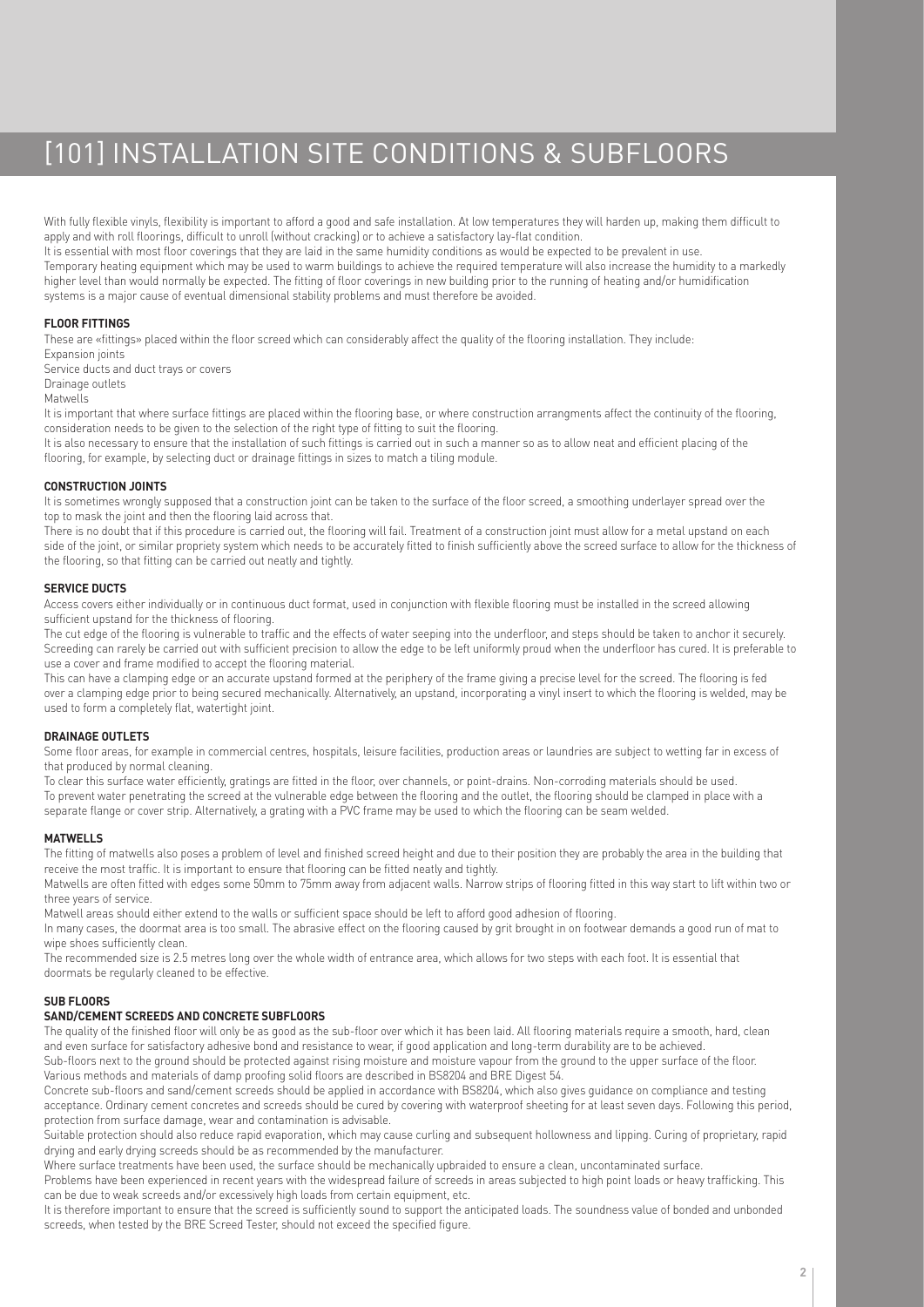# FLOORS IN BUILDINGS

# [101] INSTALLATION SITE CONDITIONS & SUBFLOORS

Due to the quantity of water used in mixing and placing of concrete and screeds, a drying out time in the region of approximately one day per mm (one month per 25mm) is considered necessary for thicknesses up to 50mm. This will be considerably longer in cold or damp conditions. Where the DPM is placed beneath the concrete slab rather than between the slab and screeds, then the combined thickness must be considered. In

this case the drying period required will be at least 12 months before the sub-floor is dry enough to receive floorcoverings.

Drying times of proprietary screeds should be obtained from the manufacturer. Methods for testing for dampness are given in British Standards Codes of Practice.

Proprietary screeds may either incorporate resin or other additives with the normal Portland cement and sand screed mix or be supplied as a special cement or synthetic binder to be mixed with sand or graded aggregates.

Manufacturers claim good workability, lower shrinkage, faster setting and drying times and higher strengths than with conventional cement and sand screeds.

# **POWER FLOATED CONCRETE (POWER TROWELED)**

For direct application of floorcovering

A concrete floor slab can be brought to a smooth finish for direct application of a floor finish by power trowelling. This is done in two stages: 1. Power floating the stiffened concrete to even out any slight irregularities.

2. Final power trowelling to close the surface, making it smooth and dense.

This may be preceded by vacuum de-watering.

Concrete based slabs which are to receive in-situ flooring or screeds should have a characteristic compressive strength of 30 N per sq. mm with a minimum cement content of 275 kg per cum.

BS8204, part one gives guidance on concrete bases to receive in-situ floorings.

The thickness of the base slab should be determined by the loading conditions and foslabs on the ground by the load carrying r capacity of the ground. Minimum thickness of a slab on the ground should be 100mm.

A damp proof membrane should be placed below the slab if the slab is laid direct to the ground.

The power trowelling of the concrete floor slab has a large influence on the choice of adhesive used for fixing floor coverings. Care needs to be exercised in ensuring that the flooring material and the concrete surface will give adequate absorption/escape of water and solvent vapours to enable sufficient adhesion to both surfaces.

The final finish of the power floated surface will also influence adhesion. A mirrored power trowelled finish may be good to look at but it may prove difficult to get adequate bonding of the adhesive to that surface.

The disadvantage of power floated concrete for direct application of floorcoverings is that it can be difficult to achieve a satisfactory finish and maintain it during the construction period and the drying time of the concrete slab will be considerably extended by the dense surface finish.

### **BONDED SCREEDS**

Cement and sand screeds can be bonded to a concrete base. The base should be suitably prepared to expose the aggregate in the concrete, eg by scabbling, followed by cleaning, to obtain good adhesion.

The bonding grout may be a cement slurry or a proprietary bonding agent. The thickness of a normal cement and sand screed bonded to a prepared concrete base should not be less than 25mm so the specified nominal thickness should normally be 40mm to ensure the minimum of 25mm is achieved as recommended in BS8204 Part 1.

Modified or special proprietary screed may be designed to be laid thinner than 25mm.

### **UNBONDED SCREEDS**

Cement and sand or fine concrete screeds can be laid unbonded, normally over a separating layer, e.g. a polythene sheet, bituminous compounds or a damp proof, and should be at least 50mm thick. The likelihood of curling or lipping is increased if the unbonded screed is left uncovered for any length of time. A drying period of at least two months can be expected.

### **FLOATING SCREEDS**

These are laid on insulating boards or quilts for thermal and acoustic reasons. The specification will be by composition as soundness testing is not applicable.

As with unbonded screeds, curling and lipping may occur if left uncovered. The thickness of floating screeds should be at least 75mm in commercial locations, however in lightly loaded domestic locations etc, a minimum thickness of 65mm is usually acceptable. The screeds should preferably be of fine concrete as described in BS8204: Part 1.

# **ANHYDRITE/GYPSUM SUBFLOORS**

These are alternatives to sand/cement screeds, both being based on calcium sulphate as the binding agent instead of Portland cement.

They are similar to the more familiar gypsum plaster, anhydrite being an industrial by-product, whilst gypsum is a naturally occurring mineral. They are all proprietary products.

Both anhydrite and gypsum-based screeds are usually pump applied by factory, trained and licensed personnel and are thus more likely to be met on large floor areas of new build or refurbishment. Claimed advantages over sand/cement screeds are that they are single component, free-flowing, self-levelling and particularly quick-setting.

They can be laid as bonded, unbonded or floating screeds, at thicknesses down to 30mm.

Screeds based on calcium sulphate can lose strength if they become damp, so in most cases it is not appropriate to install a surface damp proof membrane on them.

Suppliers need to be aware that manufacturers differ with regard to their recommendations and it is essential that clear directions are given to the installer.

Furthermore, there is currently no recognised British Standard method for testing the moisture in calcium sulphate based screeds and manufacturers tend to recommend the Gas Bottle Carbide method.

Unfortunately there is no correlation between relative humidity percentage obtained by using a hygrometer and moisture content percentage using the Carbide Method.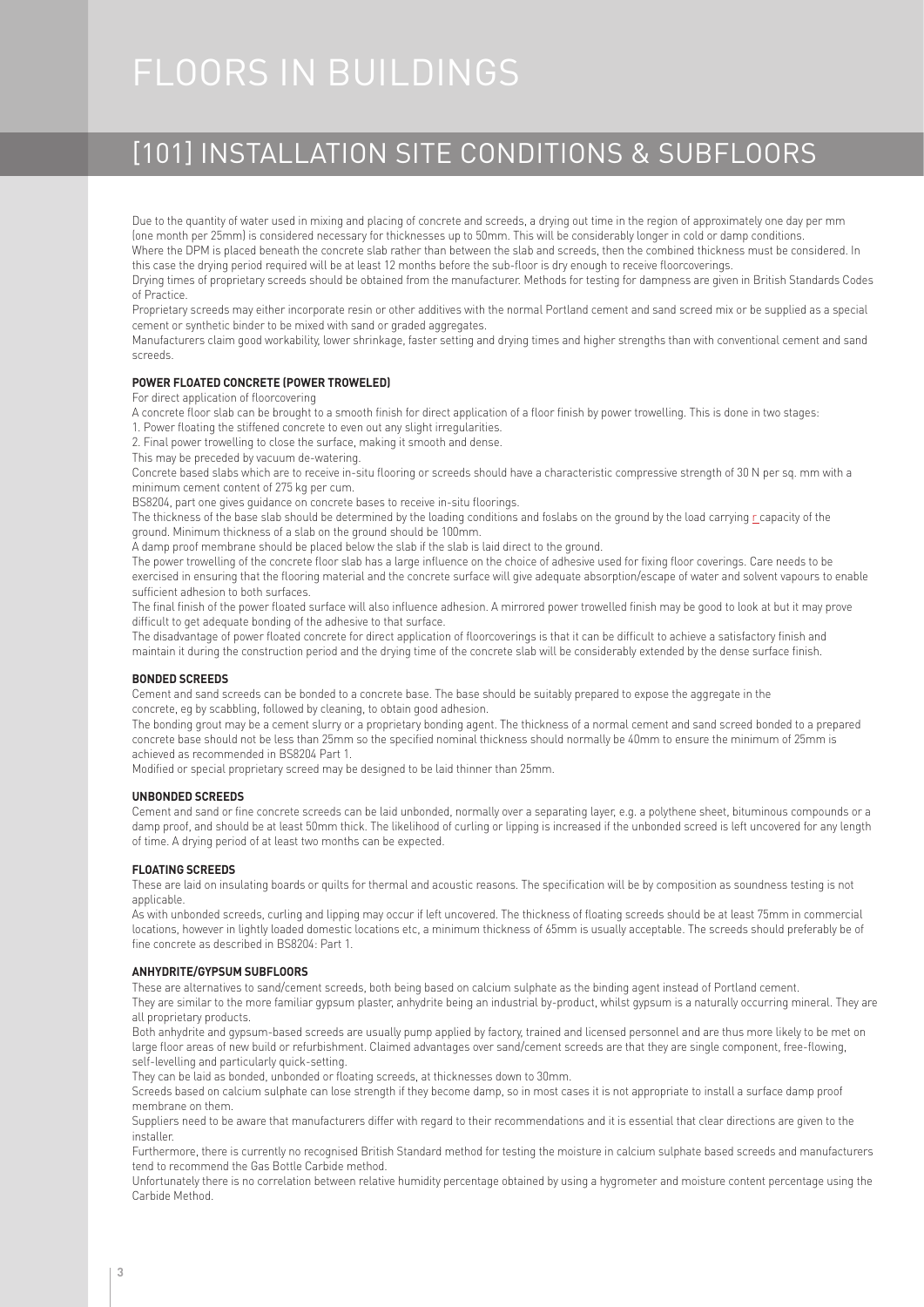# [101] INSTALLATION SITE CONDITIONS & SUBFLOORS

Nonetheless, floorcoverings must not be bonded to these products until those responsible for the design and construction of the subfloor have ensured that the Relative Humidity is 75% or less and that the manufacturers recommendations concerning whether or not to use primers have been specified and followed.

The screed must be laid over a DPM, the surface ground and the dust removed by vacuuming before any primers are applied. In the presence of moisture, cement and calcium sulphate react to form ettringite, a weak/powdery product. Applying cement based smoothing compounds direct to anhydrite or gypsum screeds will result therefore in subsequent failure of the floor covering installation. When anhydrite or gypsum floors are to be levelled or repaired, smoothing compounds must only be applied over priming systems recommended by the manufacturer, to floors that will never become damp.

# **MASTIC ASPHALT**

Asphalt is a naturally-occurring or man-made mixture of bitumen, a waterproof non-crystalline and semi-solid or viscous mixture of hydrocarbons, and an inert mineral aggregate, eg limestone. Mastic asphalt is the term used for the material as used in the construction industry. The British Standard's definition of mastic asphalt are: A type of asphalt composed of a suitably graded mineral matter and asphaltic cement in such proportions as to form a cohesive, voidless, permeable mass, solid or semi-solid under normal temperature conditions, but sufficiently fluid when brought to a suitable temperature to be spread by means of hand float without compaction.

# **MATERIALS USED IN MANUFACTURING ARE:**

Asphaltic cement, which consists of bitumen, lake asphalt, asphaltite or blends of these with one another or with flux oils.

Fine aggregate, either natural rock asphalt, limestone naturally impregnated with bitumen and mined or quarried in that form, or limestone which is crushed to a fine powder.

Coarse aggregate: either crushed stone (eg granite or limestone) or naturally occurring siliceous material, e.g. grit.

The mass of mastic asphalt varies according to proportions of its constituents. For practical purposes, the mass can be taken to a 2.4kg/m² per mm of thickness.

In addition to its proof against water, mastic asphalt is rot-proof and resistant to vermin attack.

It is a natural material and is odourless. Professionally designed and applied, it is capable of lasting more than half a century.

Blending of bitumens and the selection and grading of aggregate all require a high degree of technical expertise.

Mastic asphalt becomes malleable on heating. Easily applied, it is worked by hand float to any shape or configuration horizontally, vertically or on inclines.

Mastic asphalt is equally appropriate for industrial, commercial and domestic needs, and the composition can be adjusted to resist attack by chemicals and acids, and coloured finished provided.

A range of grades has been designed for specialised needs, for example, spark-free flooring, flooring for sports halls, for Post Office sorting halls - even one to counter transmission of skin conditions, for use in pit-head baths.

Its weatherproof qualities commend its application as flooring where a concrete base is laid on sub-soil, and also as an underlay for other floor finishes.

## **CHIPBOARD**

Wood chipboard for contract flooring shall be moisture resistant.

Boards coated with wax, polyurethane or any other impervious seal should not be used for floors which are to be covered with a bonded floorcovering. Where boards incorporating special treatments, e.g. for fire resistance, are to be used, the compatibility with both the adhesive and the floorcovering should be checked by consultation with the manufacturers prior to installation.

### **STRUCTURAL CONSIDERATIONS**

Provision shall be made for floor loadings in accordance with BS6399 as appropriate to the occupancy of the building. Design shall be based on stress figures published by the Institute of Structural Engineers or on proof of performance provided by the manufacturer. Floors subjected to heavy loading or abnormal concentrated loads should be designed by a corporate structural engineer or be tested in accordance with the procedure for prototype testing given in BS5268.

### **BOARD LAYING**

Boards shall be laid with the long edges at right angles to the joists or battens. Short edges shall lie centrally on a joist, batten or noggin and shall not cantilever. Boards shall be laid with the cross joints staggered and all joints shall be tightly butted together.

### **FASTENING**

The chipboard shall be fastened firmly to joists or battens with No 10 gauge annular grooved (ring-shanked) nails having flat heads (punched just below the surface) and a length of not less than 2.5 x thickness of the chipboard. Alternatively, No 8 gauge woodscrews (countersunk just below the surface) may be used.

Suitable self-tapping screws or rivets may be used to fix metal section supports. Spacing between fastenings shall not exceed 300mm along supports to board edges and shall not exceed 500mm for intermediate supports. No fastening shall be closer than 9mm from the edge of the panel. All tongue and groove joints shall be glued with a PVA adhesive and the points closed firmly.

### **PROVISION FOR EXPANSION**

An allowance shall be made for the possibility of expansion of the chipboard in the event that it may pick up moisture after laying and fixing in place. An expansion gap (minimum 10mm) must be provided between the edges of the floor and the perimeter walls and at any solid upstand such as columns, hearths, etc.

This may be omitted for timber frame walls and lightweight partitions where the floor may continue beneath the framework. Perimeter expansion gaps shall be covered by a skirting or other approved detail which allows the chipboard free lateral movement. In long, narrow corridors, intermediate expansion gaps shall be provided at 10m intervals.

# **ACCESS TRAPS**

Traps formed for services shall be close fitting and supported on all four edges to finish flush with the adjoining floor. They shall be fixed with brass countersunk screws in ring cups, unless otherwise detailed.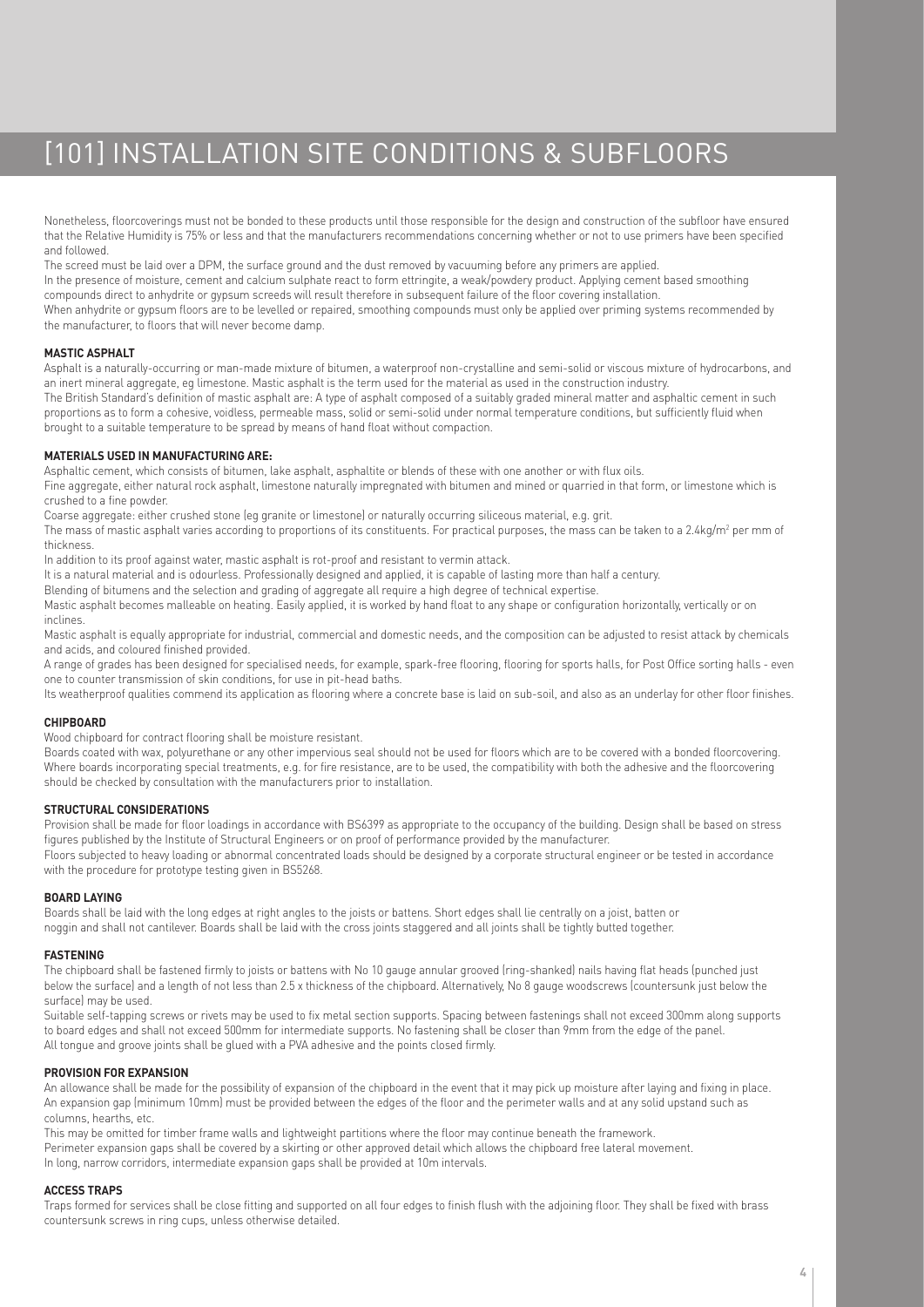# FLOORS IN BUILDINGS

# [101] INSTALLATION SITE CONDITIONS & SUBFLOORS

### **UNDERFLOW SUPPORT**

Support for the chipboard flooring panels shall be provided in one of the following ways:

Timber joists/metal section beams: having a flange width not less than 50mm to allow for adjacent flooring boards, forming a butt joint, to be individually fixed to the support.

Their depth shall be appropriate to the span, Their spacing shall be appropriate to the thickness of the chipboard, having regard to the imposed loading. (See Structural considerations).

Wood battens: having a minimum section 36mm deep and 50mm wide fixed to a level rigid base or resting on an insulating quilt, with full support along their length, to provide a floating floor.

Semi-rigid insulating underlay: having a minimum thickness of 19mm, fully supported on a level rigid base to provide a floating floor. Suitable materials are expanded polystyrene ISO or SD/N grades to BS3837 or insulating board (softboard).

#### **VAPOUR CHECK**

In ground floors, an effective damp-proof membrane shall be incorporated in the construction. In addition, a vapour check shall be provided to the underside of the chipboard (1000 gauge polythene sheet or other approved vapour barrier) lapped 150mm at the joints and taped, then upturned 38mm around the perimeter of the floor.

#### Storage and conditioning:

When delivered to the site, boards shall be stored in a dry condition, piled flat on a level surface, clear of the floor, to avoid distortion. If delivered in polythene wrapping, the packs should not be broken open until the boards are required for laying.

Boards shall be 'conditioned' on site by loose-laying them individually or loose stacking them in the area where the floor is to be laid, for three days before fixing.

Boards should be fixed in temperature and humidity conditions approximating in those likely to be encountered during service.

Boards should not be laid in new buildings until all wet trades are completed and the building dried out. In no case should boards be laid with a moisture content above 15% or below 7%.

Failure to comply with moisture content recommendations and site condition requirements may result in shrinkage or expansion of the boards which will in turn distort the floorcovering.

## **APPLYING SURFACE COVERINGS**

Floorcoverings should be laid in conditions approximating to those likely to be encountered in service. The moisture content of the chipboard, measured by an electrical resistance moisture meter, should be in accordance with the following table before floorcoverings are laid:

# Service conditions

Acceptable moisture content:

| Full, continuous central heating (24 hours a day)     | 7-9%       |
|-------------------------------------------------------|------------|
| Intermittent central heating (day heating, night off) | $9 - 10%$  |
| Traditional heating (open hearth etc.)                | $11 - 12%$ |
| Unheated                                              | 13-15%     |
|                                                       |            |

When installing chipboard you should ensure that:

- The surfaces are clean and free from particles; - There is no movement at the joints and that jointed surfaces are flush;
- All tongued and grooved joints are glued;
- No fastenings project above the surface of the boards

### **PLYWOOD**

Plywood shall be of a grade Good One Side (GIS) Specification CSA 0121 Sanded.

- 1. Boards are tongued and grooved along long edges, size 2400mm x 1200mm, minimum thickness 15.55mm.
- 2. Lay boards with long edges at right angles to joists, short edges must have solid bearing on joists.
- 3. Fixing is to be carried out using annular-ring shanked lost head nails, of length 2.5 times the board thickness, at 300mm centred along all joists.
- 4. Joist centres up to 600mm: use 15.55mm boards. For 500mm spacing, use 18mm boards.
- 5. Since wood based products change dimension with changes in ambient humidity, the boards should be placed in position and allowed to condition prior to final fixing. All joints should be butted together.
- 6. With suspended timber at ground floor level, it is of vital importance that thorough ventilation beneath the floor is secured through the use of air bricks.

## **NARROW TONGUED AND GROOVED BOARDS ('FLOORBOARDS')**

Even in new installations using the traditional tongued and grooved floorboards, it is unlikely that the surface finish will be suitable to receive the thinner floorcovering materials, such as sheet vinyls. These surfaces should be lined with plywood or hardboard before laying the floorcovering (see below).

Where this type of boarding is to be covered with a soft floorcovering, e.g. carpet on an underlay, then the boards should be free of bumps and projecting nailheads etc. Any gaps or depressions should be filled with a suitable filler.

# **SPECIAL TREATMENTS**

It should be noted that certain treatments, either those applied on-site or those applied by the board manufacturer, may interfere with subsequent adhesive bonding operations. Such treatments would include moisture proofing, preservatives and fire retardants.